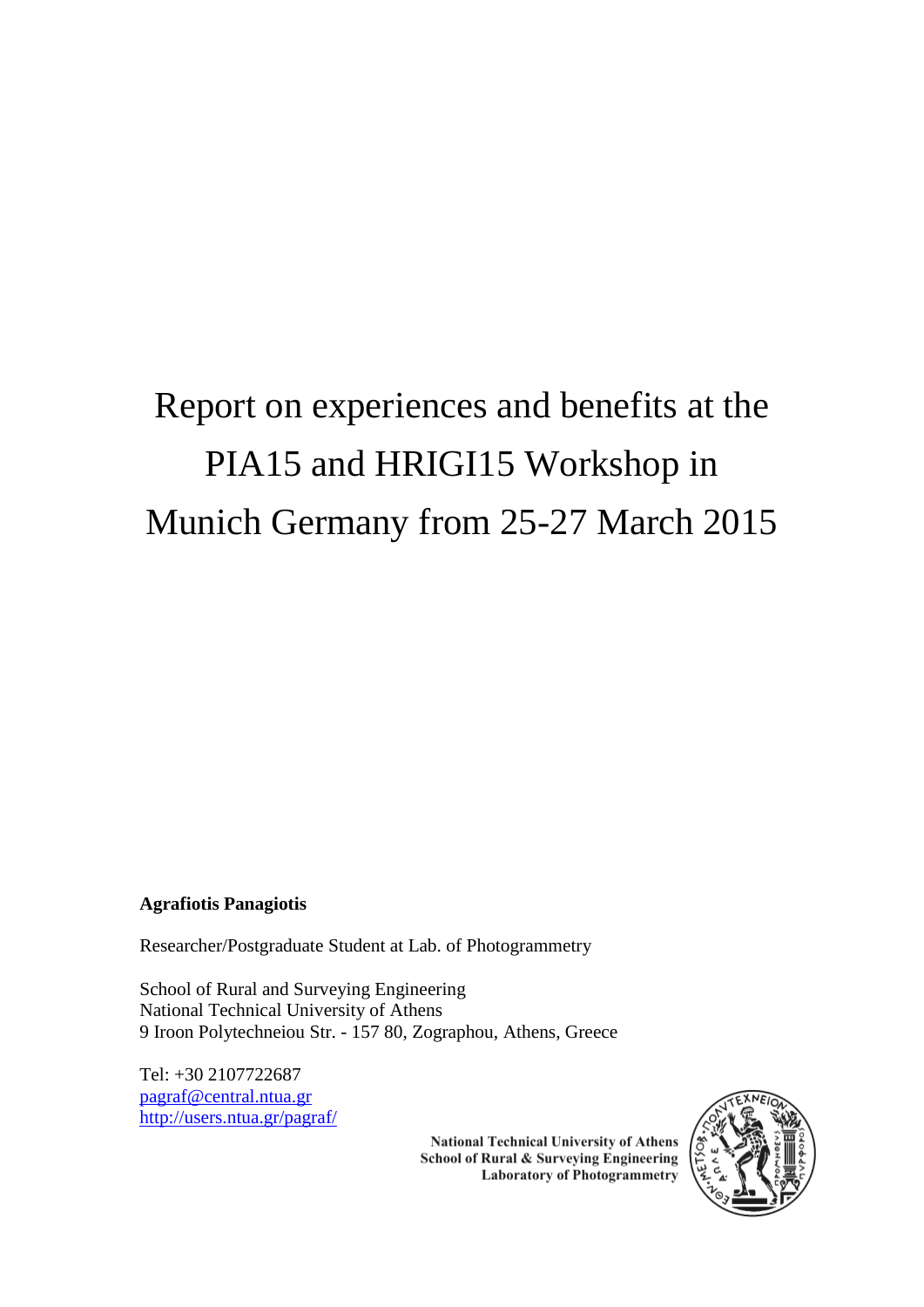I am a MSc student in [Geoinformatics](http://geoinformatics.ntua.gr/) and I am a former graduate student from School of Rural and Surveying Engineering of the same university. Currently, I am a postgraduate researcher at the Lab. of Photogrammetry of [National Technical](http://www.ntua.gr/index_en.html)  [University of Athens.](http://www.ntua.gr/index_en.html) My current research concentrates on visual-sensor target detection and tracking systems and satellite photogrammetry. Moreover, two-media (through water) photogrammetry and camera calibration techniques, are constantly within my intense interests. Recently, I have paid special attention in the challenging field of scanning damaged inscriptions in order to process the obtained point clouds and thus contribute to deciphering them automatically.

In this report, I would like to share my recent experiences from my participation to the Photogrammetric Image Analysis (PIA15) & High resolution earth imaging for geospatial information (HRIGI) Workshop held in Munich Germany from 25-27 March 2015.

It was such a great opportunity for me to visit Munich for the first time in my life. The paper submitted by me and my postgraduate thesis supervisor was entitled ["Comparative assessment of very high resolution satellite and aerial orthoimagery"](http://www.int-arch-photogramm-remote-sens-spatial-inf-sci.net/XL-3-W2/1/2015/isprsarchives-XL-3-W2-1-2015.pdf) and its main aim was to assess the accuracy and radiometric quality of orthorectified high resolution satellite imagery from Pleiades-1B satellites through a comparative evaluation of their quantitative and qualitative properties.



Figure 1: ISPRS Foundation Travel Grantees (source : http://www.pf.bgu.tum.de/isprs/pia15/pia15\_gal.html)